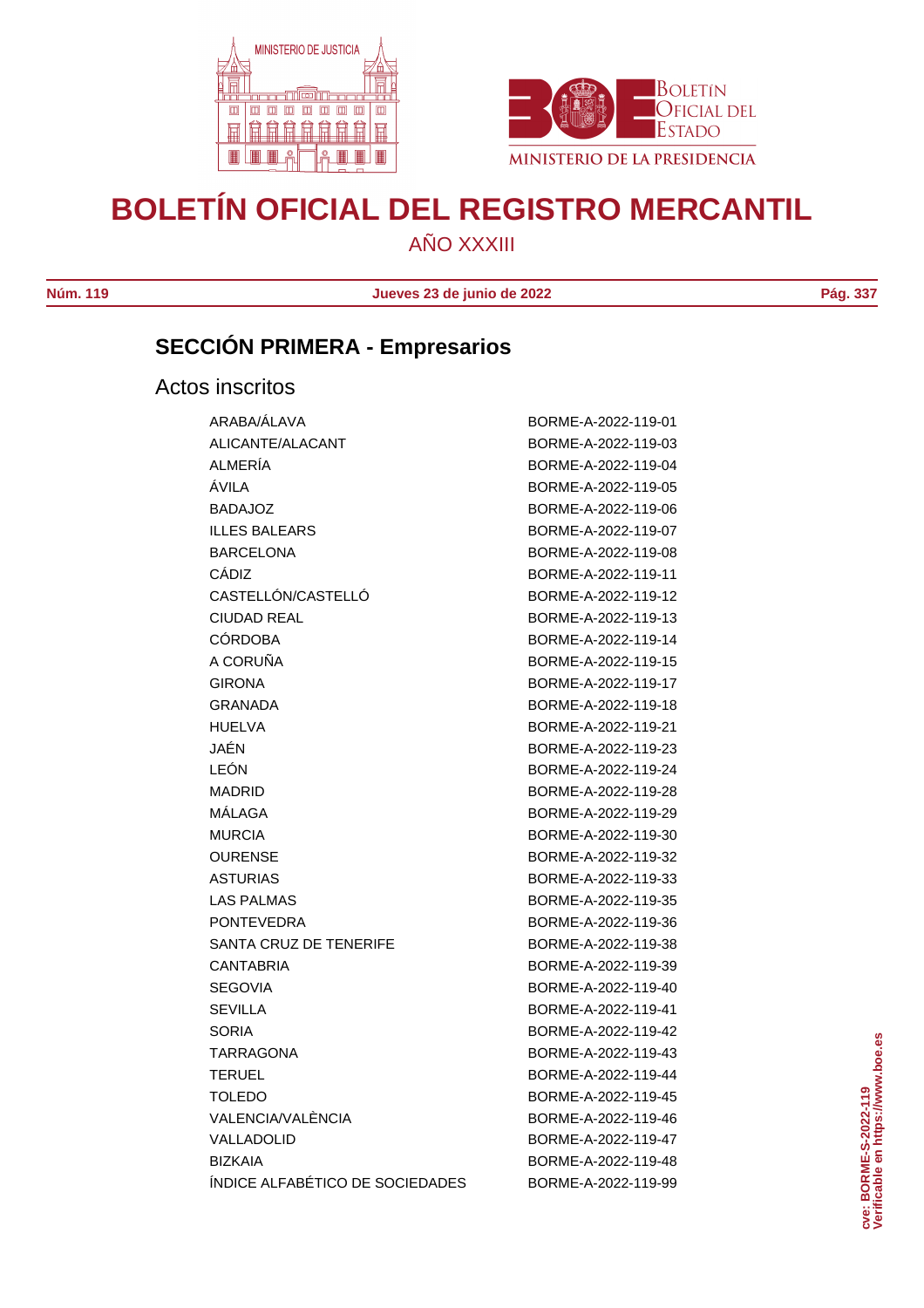



### Otros actos publicados en el Registro Mercantil

| BARCFI ONA  | BORME-B-2022-119-08 |
|-------------|---------------------|
| CÁDIZ.      | BORME-B-2022-119-11 |
| MADRID      | BORME-B-2022-119-28 |
| VALLADOLID. | BORME-B-2022-119-47 |

## **SECCIÓN SEGUNDA - Anuncios y avisos legales**

#### **CONVOCATORIAS DE JUNTAS**

| <b>ARAGON 210, S.A.</b>                         | BORME-C-2022-4468 |
|-------------------------------------------------|-------------------|
| ÁRIDOS DEL BESAYA, S.A                          | BORME-C-2022-4469 |
| CASTELLANA DE CONSTRUCCIONES Y PROMOCIONES S.A. | BORME-C-2022-4470 |
| CLUB VALL D'OR, S.A.                            | BORME-C-2022-4471 |
| CONSTRUCCIONES Y EXCAVACIONES ANIBAL, S.L.      | BORME-C-2022-4472 |
| DOMINGO ACHA Y COMPAÑÍA, S.A.                   | BORME-C-2022-4473 |
| EDUCAHUMANES, S.A.                              | BORME-C-2022-4474 |
| FUENCALIENTE VISIÓN DE FUTURO, SOCIEDAD ANÓNIMA | BORME-C-2022-4475 |
| <b>GOMEZ ARNAU, SA</b>                          | BORME-C-2022-4476 |
| GRANJA SARDON, S.A.                             | BORME-C-2022-4477 |
| HISPANIBAL, S.L.                                | BORME-C-2022-4478 |
| IMPORT EXPORT BEAUMONT, S.A.                    | BORME-C-2022-4479 |
| INDUSTRIAS CÁRNICAS VICENTE LÓPEZ, S.A.         | BORME-C-2022-4480 |
| INMOBILIARIA FRANCMAR, S.A.                     | BORME-C-2022-4481 |
| INMOBILIARIA GRÁFICA, S.A.                      | BORME-C-2022-4482 |
| LASSALCEDAS, S.A.                               | BORME-C-2022-4483 |
| LITOGRAFÍA JOSÉ LÓPEZ, S.A.                     | BORME-C-2022-4484 |
| MONTALBAN XIV, S.A.                             | BORME-C-2022-4485 |
| NAVIERA ARMAS, S.A.                             | BORME-C-2022-4486 |
| OTS MEDIA, S.A.                                 | BORME-C-2022-4487 |
| PARCE, S.A.                                     | BORME-C-2022-4488 |
| "PROTEMAS, S.A."                                | BORME-C-2022-4489 |
| TRANSPORTES ANIBAL, S.A.                        | BORME-C-2022-4490 |
| TRANSPORTES FARMACÉUTICOS, S.A.                 | BORME-C-2022-4491 |
| TRANSPROFA, S.L.                                | BORME-C-2022-4492 |
|                                                 |                   |

#### **FUSIONES Y ABSORCIONES DE EMPRESAS**

ALMAGRO CAPITAL GESTIÓN, S.L. (SOCIEDAD ABSORBENTE) SILVER ECONOMY SOLUTIONS, S.L. (SOCIEDAD ABSORBIDA) BORME-C-2022-4493 ASATRA NORTE, S.L. (SOCIEDAD ABSORBENTE) ASATRA SUR TRANS, S.L.U. (SOCIEDAD ABSORBIDA) BORME-C-2022-4494 CATALUNYA PROJECTES URBANS, S.L. (SOCIEDAD ABSORBENTE) VICSAN ARRENDAMENTS, S.L. (SOCIEDAD ABSORBIDA) BORME-C-2022-4495 CIUDADELA, SOCIEDAD LIMITADA DE INVERSIONES (SOCIEDAD ABSORBENTE) DIVERGAN, S.L.U. AITANA, S.L. INVERSIONES TESARA, S.L. (SOCIEDADES ABSORBIDAS) BORME-C-2022-4496